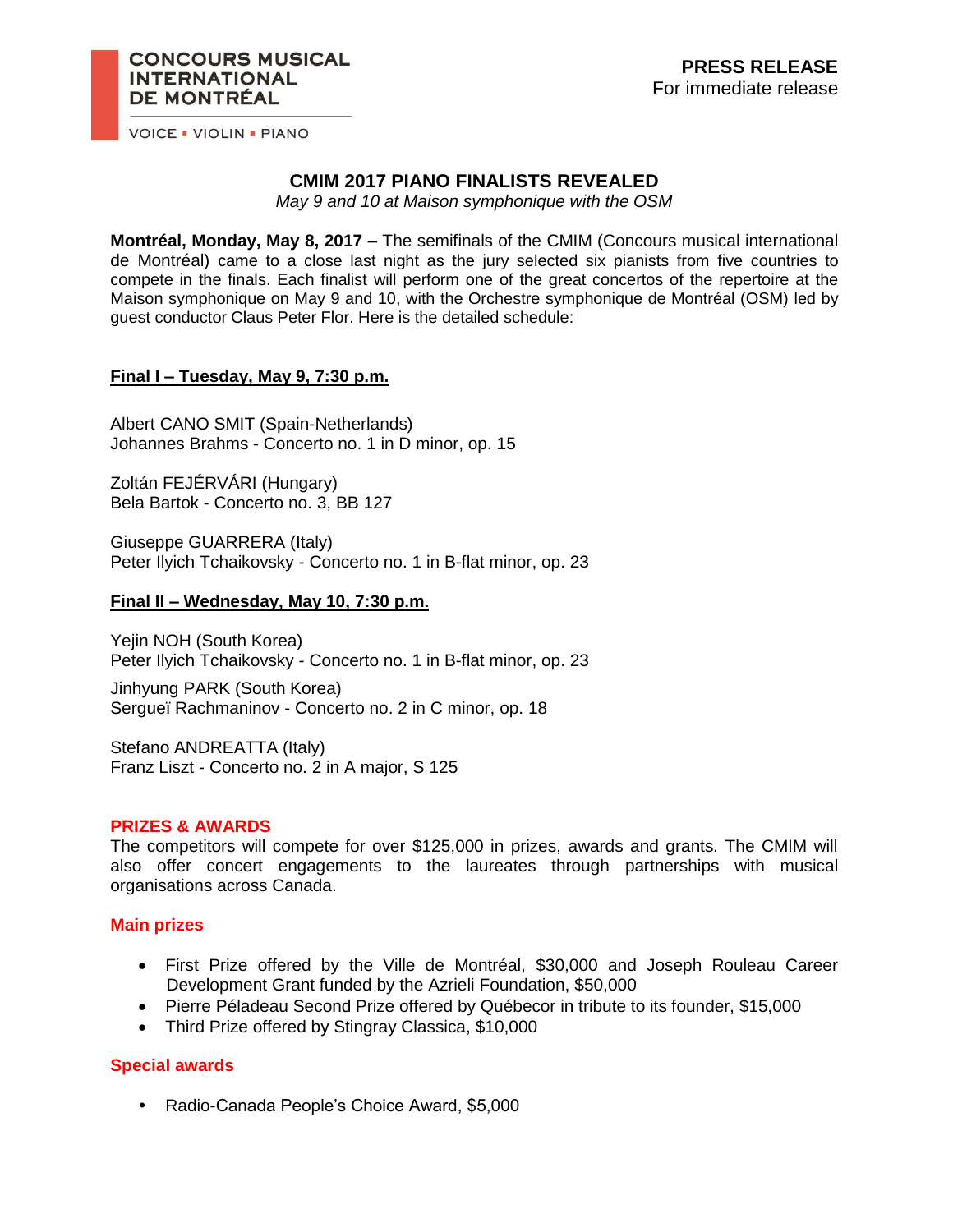- Best Canadian Artist Award offered by the Bourbeau Foundation, \$5,000
- André Bachand Award for the best performance of the compulsory Canadian work in the semifinal round offered by Jean-Claude and Raymond Bachand, \$4,000
- Award for the best semifinal recital offered by Tourisme Montréal, \$2,000
- Bach Award for the most outstanding performance of a work for solo keyboard by Johann Sebastian Bach offered by the Montreal Bach Festival, \$1,000
- Chopin Award for most outstanding performance of a work for solo keyboard by Fryderyk Chopin offered by Liliana Komorowska, \$1,000

#### *The three unranked finalists will each receive a \$2,000 grant.*

For its  $15<sup>th</sup>$  anniversary, the CMIM is presenting an altogether unique gala event. The top three prizewinners, as well as the winners of all the special awards, will be revealed at the awards ceremony preceding the concert. Both audiences, the one in the Hall and the one following the competition on our webcast, will find out along with the competitors who has won and who will be performing with the OSM that evening. In addition to hearing the First Prize winner of the 2017 piano edition, the audience will have the pleasure of hearing three former CMIM First Prize winners: soprano Measha Brueggergosman (2002), pianist Serhiy Salov (2004) and violinist Benjamin Beilman (2010). It promises to be an exceptional evening!

Prior to each evening of the Finals, Jean-Pierre Primiani will host pre-concert talks with jury members Alain Lefèvre on May 9 and Hélène Mercier on May 10. Both at 6:45 p.m. in Foyer Allegro (Maison symphonique), upon presentation of a ticket for the Final.

All three rounds and gala concert of the CMIM are webcast live and made available on demand at concoursmontreal.ca/live. The finals and gala concert will also be webcast live and made available on demand for three months on medici.tv, global leader in classical music content.

Experience the CMIM first-hand and come support the competitors - the best musical athletes in the world!

 Finals and gala concert - The Place des Arts box office: [placedesarts.com](file:///G:/www.laplacedesarts.com) | 514 842- 2112 | 1 866 842-2112.

\* \* \*

### **ABOUT CMIM**

The mission of the CMIM (Concours musical international de Montréal) is to discover and support exceptional young singers, violinists and pianists from around the world while raising awareness for classical music. The CMIM is the only international competition in North America to be held annually, presenting three disciplines in a three-year rotation. Since its first edition dedicated to voice in 2002, 3,000 hopefuls have entered the competition and some 450 have performed in Montreal.

More details at: concoursmontreal.ca Facebook/Twitter/Instagram: @CMIMontreal

−30−

**Source:** Dina Barghout, Director of Sponsorships, Marketing and Communications dbarghout@concoursmontreal.ca / 514 233.3510